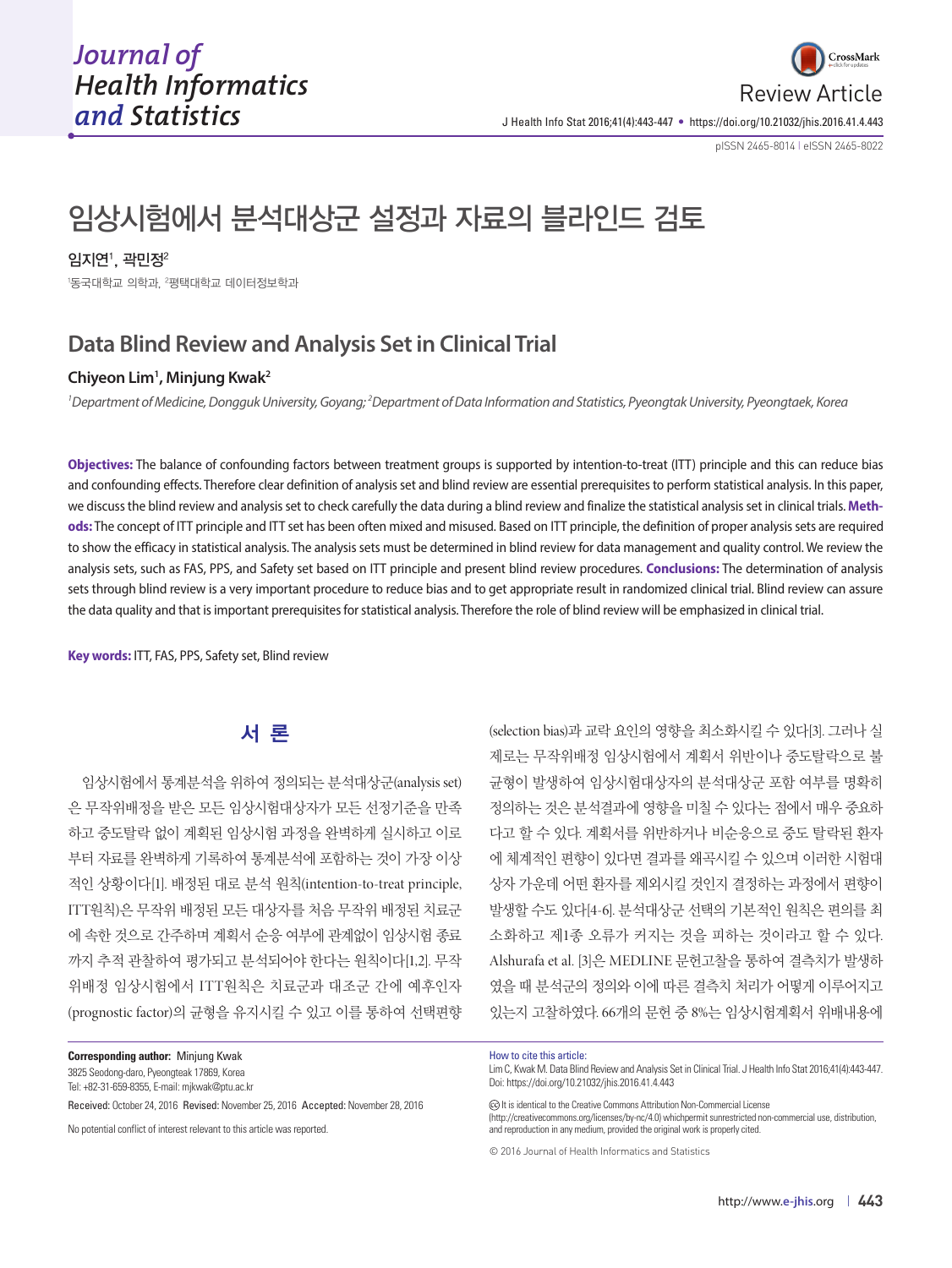근거한 통계분석군에 대한 정의가 이루어지지 않았으며 38%는 임상시 험계획서를 위배할 경우 발생할 수 있는 결측치 처리방법에 대하여 언 급은 하였으나 통계분석군과의 관계에 대해서는 논의되지 않았다. 고 찰한 문헌 가운데 55%에서 임상시험계획서 비순응군을 포함한 군과 임상시험 중 발생하는 결측치의 관계에 대하여 논의되었으며 가장 흔 하게 사용된 결측치 처리방법은 last-observation-carried forward (LOCF)이었다(50%). 또한 Abraha et al. [7]은 2006년부터 2010년까지의 발표된 문헌들의 고찰을 통하여 임상시험 계획서의 통계분석군에 따 라 약효의 결과가 다르기도 하며, 임상시험 비순응자가 많은 통계분석 군과 그렇지 않은 군을 비교하였을 때 후자에서 시험약의 약효가 더 높게 나타나는 경향이 있음을 보였다.

임상시험결과분석에서 어떠한 대상자들을 분석대상군에 포함하여 분석을 하느냐에 따라 유효성의 결과해석이 달라질 수 있으므로 이러 한 분석대상군을 정의하기 위하여 임상시험 계획서 위배자료의 블라 인드 검토(blind review)를 하는데 이것은 임상시험에서 가장 중요한 과정 중의 하나이다[8]. 그러나 이에 대한 중요성이나 임상시험과정에 서의 블라인드 검토 절차에 대하여 그간 활발히 논의되어 오지 않았 다. 본 논문에서는 이러한 문제점을 미리 예방하고자 임상시험 계획서 위배자료의 블라인드 검토의 중요성과 그 절차 그리고 분석대상군의 명확한 정의에 대하여 논의하고자 한다.

## 연구 방법

#### 분석대상군의 정의와 자료의 블라인드 검토

임상시험에서 통계적 분석 결과로 의약품의 유효성과 안전성에 대

하여 결론을 내리는 경우가 많기 때문에 통계분석결과는 무엇보다 중 요하며 이러한 통계적 분석을 위하여 자료의 무결성과 검증 및 보안 등 여러 가지 단계에 걸쳐 자료의 품질보증(data quality control)을 하 게 된다. 그러나 이러한 자료 품질보증을 위한 단계 외에 통계적 분석 결과에 영향을 미치는 아주 중요한 단계 중 하나가 블라인드 검토이 다. 이 검토에서는 Figure 1에서와 같이 각각의 임상시험대상자들이 어 느 분석대상군에 정의되어 포함되는지를 결정하는 것이다. 즉, 임상시 험을 진행하면서 Table 1에 나타나있는 것과 같이 각 대상자들의 계획



**Figure 1.** Procedure of blind review for definition of analysis set.

**Table 1.** A list of protocol deviation/violation in vaccine study (example, n=200)

| ID               | Protocol deviation/violation                                                          | Analysis set |          |            |
|------------------|---------------------------------------------------------------------------------------|--------------|----------|------------|
|                  |                                                                                       | PP set       | FA set   | Safety set |
| R001             | A high fever after vaccination within 3 days                                          |              |          |            |
| R002             | Window period violation                                                               | 0            |          |            |
| R003             | Drop-out                                                                              | O            |          |            |
| R004             | Missing subject signature                                                             |              |          |            |
| R005             | Failure to report serious unanticipated Problem/adverse events to the sponsor and IRB |              |          |            |
| R006             | Missing the primary endpoint at baseline and final visit                              | $\Omega$     |          |            |
| <b>R007</b>      | Missing the primary endpoint at 2nd visit                                             |              |          |            |
| <b>R008</b>      | Vaccination of prohibited vaccine                                                     | $\Omega$     |          |            |
| R009             | Serious AE (Rash)                                                                     |              |          |            |
| R010             | No injection of any investigational vaccine                                           | $\Omega$     | $\Omega$ |            |
| R011             | Randomization error                                                                   | 0            |          |            |
| $\cdots$         | .                                                                                     | $\cdots$     | $\cdots$ | $\cdots$   |
| R <sub>200</sub> | Administration a concomitant medicine                                                 |              |          |            |

PP, per protocol; FA, full analysis; IRB, institutional review board; AE, adverse event. 1: included, 0: not included.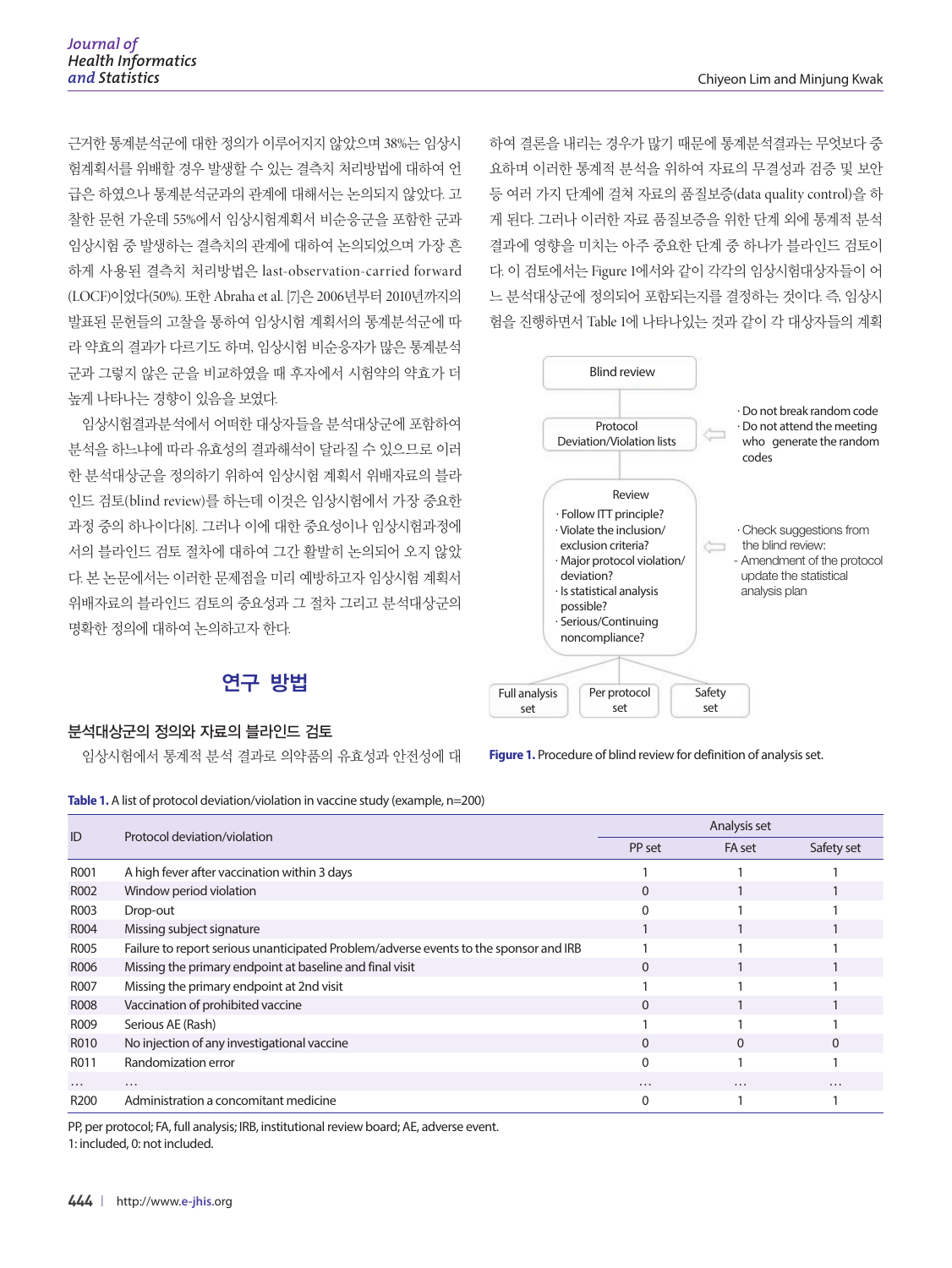서 위반 또는 위배 내용을 하나씩 살펴보면서 해당 시험자를 어느 분 석대상군에 포함시킬지 결정한다.

분석대상자군을 정의하는 이유는 시험군과 대조군의 유효성 또는 안전성을 확인하기 위함이기 때문에 블라인드 검토는 마지막 시험대 상자가 임상시험을 완료한 시점부터 맹검(blinding)을 위해 만들어졌 던 코드를 공개하기 직전에 이루어지는 것이 일반적이다.

통계분석군을 결정하기 위해서 가장 중요하게 고려되는 부분은 일 차평가변수(primary endpoint)가 무엇인지를 명확히 하여야 한다. 만 약 일차평가변수의 정의가 명확하지 않을 경우, 통계분석군의 정의가 어려워질 수 있다. 예를 들면, 본태성 고혈압환자의 혈압강하효과를 보 는 12개월 임상시험에서 일차평가변수 정의를 수축기혈압의 변화량이 라고만 정의를 한다고 한다면, 12개월과 기저상태를 일반적으로 변화 량으로 정의할 수도 있다. 그러나 해당 계획서 상 6개월째 수축기혈압 변화량을 주 평가변수로 확인하고 나머지 6개월은 안전성 추적을 위 한 연구라고 가정한다면 일차평가변수의 정확한 정의는 6개월간 변화 량이 된다. 이러한 경우, 임상시험의 위배 정도는 6개월 기준으로 좀 더 신중히 판단할 필요가 있다. 그리고 임상시험계획서상의 분석대상군 정의에 따라 각각의 군의 정의를 명확히 하여야 한다. ICH E9에 의하 면 분석대상군은 크게 세 가지로 나누어 질 수 있다. 먼저, 모든 분석 대상자군(full analysis set, FAS), 계획서 순응 임상시험대상자군(perprotocol set, PPS), 그리고 안전성군(safety set)이다. 물론 이러한 분석대 상군은 모든 임상시험에서 이렇게 세 가지로만 분류되는 것은 아니다. 연구에 따라서 FAS와 같은 성격을 나타내지만 명칭을 modified ITT (mITT)라고 쓰는 것처럼 분석군을 나타내는 명칭이 바뀔 수도 있으 며, 특정군은 정의자체가 어려운 상황이 될 수도 있고 어떤 연구는 FAS와 PPS가 항상 같을 수밖에 없는 경우도 있다. 이러한 분석대상군 을 정의하기 위하여 먼저 해야 할 부분이 대상자들에게 어떠한 위반 또는 위배사항이 발생했을 때 해당 분석군에 포함시키거나 제외시킬 것인지를 연구계획서에 상세히 기술하는 것이다.

FAS는 ITT원칙에 의해 제공되는 개념과 가능한 가장 가깝게 정의 되는 이상적인 임상시험 대상자 집단이다. 따라서 무작위 배정된 모든 대상자로부터 계획서 위반 또는 위배내용을 검토하여 최소한의 제외 사유를 적용시킨다. 제외되는 사례를 들어보면 주요한 선정/제외 기준 을 위배하거나 임상시험용 의약품이나 의료기기를 단 한 번도 투여 받 지 못하거나 치료를 받지 못했을 때 또는 무작위 배정 이후로 일차평 가변수를 평가할 자료가 없는 경우이다. 이러한 주요한 사유를 제외하 고는 가능한 FAS에 포함시켜 분석하기를 권장하고 있다. FAS의 경우 에는 결측치가 발생할 수 있는데 결측치 처리를 어떻게 진행할 것인지 를 계획서에 미리 정하여 기술하여야 한다. 이는 결측치 처리방법에 따 라 유효성에 대한 결과해석이 달라질 수 있기 때문이다.

PPS의 경우는 FAS에 포함되는 대상자 중 계획서를 잘 순응한 임상 시험 대상자들로 정의할 수 있다. 즉, 무작위 배정된 모든 시험대상자 군에서 통계학적 모델을 이용하여 분석하였을 때 그 결과를 치료 효 과로 설명할 수 있는 계획서 순응 임상시험 대상자군으로 정의할 수 있다. 따라서 ICH E9에 의하면 PPS는 미리 정한 최소 기간 이상의 치 료를 완료한 경우, 주 결과변수의 측정치를 이용할 수 있는 경우, 선정 기준을 포함하여 임상시험계획서의 주요한 기준을 위반하지 않은 경 우 등으로 들 수 있다. PPS의 장점은 임상시험을 통해 관찰된 치료효과 의 과학적 모형을 잘 반영할 수 있다는 것이다. PPS에서 제외되는 오류 의 경우에는 무작위 배정 오류, 병용금지약물의 사용, 순응도가 낮은 경우, 결측치 발생 등을 들 수 있다. 반면 PPS의 단점은 이러한 임상시 험계획서 위배들이 많게 되면 계획서 비순응자들이 많아지고 이는 결 과가 보수적이지 않을 수도 있다. 따라서 활성대조군을 대조군으로 하 는 연구에서는 PPS를 주 분석군으로 정의하기도 하는 것이 이 때문이 기도 하다.

안전성군은 무작위 배정된 이후 임상시험용의약품이나 의료기기를 단 한번이라도 복용하거나 처치를 받은 경우가 있다면 모두 해당 군에 포함시키게 된다.

#### 분석대상군 설정 시 유의 사항

분석대상군 설정 시 유의해야 할 사항을 나열해 보면 다음과 같다. 첫째, 여러 연구계획서에서 분석군으로 ITT군이라는 분석군을 정의 하는 경우를 찾아볼 수 있다. ITT는 원래 '무작위 배정된 대로' 즉, 의 도된 대로를 의미하며 통계분석군 정의에 앞서 무작위배정에 대한 원 칙을 이야기하고 있는 것이다. 따라서 ITT원칙에 따라 FAS군을 구체 적으로 정의하는 것이 필요하다. 둘째, 분석대상군을 정의할 때 계획 서를 위반하면 대상자를 무조건 제외시키는 것이 아니고 일차평가변 수에 얼마나 영향을 주는지를 고려해 보아야 한다. 예를 들어, 결측치 가 있으면 PPS에서 제외한다고 할 때, 실제로 일차평가변수에 영향을 주지 않으면 PPS에 제외하지 않는 것이 바람직하다. 셋째, 계획서에 '주 요한' 선정/제외 기준을 위배하면 PPS 또는 FAS에서 제외한다고 서술 되어 있는 경우가 대부분이다. 이 '주요한'이라는 것은 여러 가지의 선 정/제외 기준 항목 중 연구자마다 주요한 정도를 다르게 판단할 수 있 다. 그러므로 한 연구계획서에 가능한 하나의 FAS, 하나의 PPS가 존재 해야 하나, '주요한'의 의미해석에 따라 다양한 FAS 또는 PPS가 생겨나 기도 한다. 이는 의약품이나 의료기기 허가를 위한 의사결정에 영향을 줄 수 있다. 마지막으로 FAS를 정의할 때 결측치가 발생할 경우 결측치 처리를 위한 합리적인 통계방법론이 연구계획서에 명확히 기술되어야 하며 결측치 처리방법에 따라 결과가 달라지는 지 검토하는 민감도 분 석이 필요하다. 블라인드 검토에서 결측치 발생형태나 경향을 파악하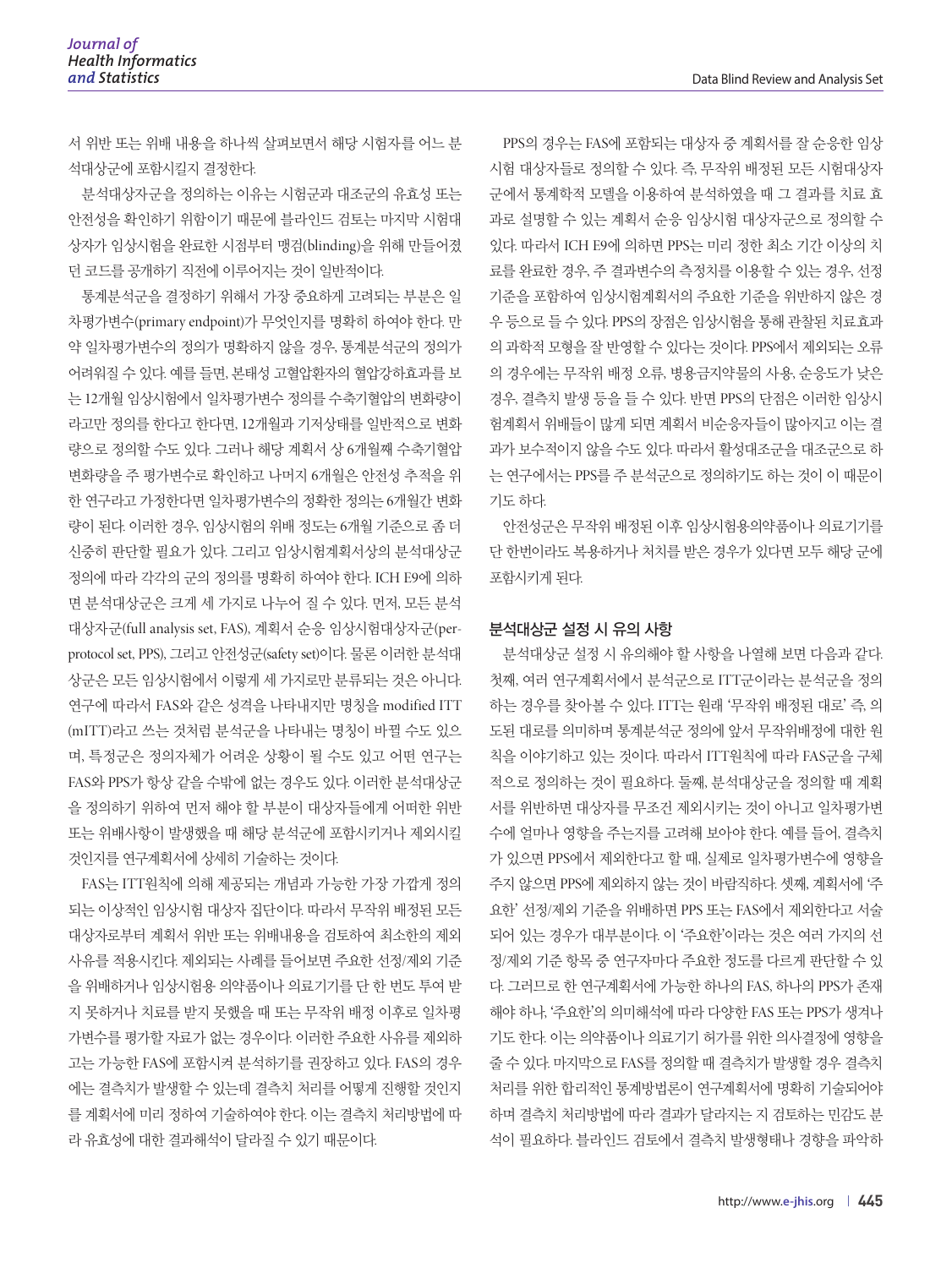여 결측치 처리방법을 정의할 수도 있다. 따라서 블라인드 검토에서 맹 검을 유지하는 것은 굉장히 중요하며, 만약 계획서에 정의된 결측치 처 리 방법의 변경이 필요하거나 새롭게 정의를 해야 한다면 관련 검토내 용을 문서화하고 계획서변경(amendment) 또는 통계분석계획(statistical analysis plan)에 반영하여야 한다.

이 모든 과정에서 살펴보듯이 시험대상자 한 명 한 명의 계획서 위 반 또는 위배 내용을 보면서 어떤 분석군에 포함시킬지 여부를 결정하 는 것은 결국 의약품이나 의료기기의 허가와 밀접한 관계를 가질 수 있음을 알 수 있다. 따라서 분석대상군 설정에 영향을 주는 블라인드 검토 과정은 무엇보다도 객관적이어야 하며 계획서 위반 또는 위배내 용을 판단해서 일차평가에 영향을 주는 정도에 대한 전문적인 지식이 있는 사람들이 참석하여야 한다. 일반적으로 이 검토회의에는 임상시 험을 수행한 연구자, 스폰서에서 모니터링을 한 담당자, 각 병원에서 모 니터링을 도와준 사람 등 임상시험을 직접적으로나 간접적으로 수행 한 관련자 등이 된다. 단지 이 경우에 주의할 점은 각 시험대상자가 어 느 의약품/의료기기에 노출되었는지는 비록 공개임상시험이었을지라 도 검토 또는 회의 자료에 나타나서는 안된다. 또한, 무작위배정코드를 생성한 사람(통계학자 등)도 블라인드 검토에 참가할 수 없으며 이는 조금이라도 발생할 수 있는 편향을 없애기 위함이다.

분석대상군들은 임상시험계획서 위배 사항 등에 근거하여 그 정의 가 이루어지는 것을 살펴보았다. 이러한 분석대상군들은 대조군 비교 임상시험일 경우 대조군이 처치군인지 위약군인지에 따라 어느 분석 군이 더욱 과학적으로 비추어지는지에 대한 논의가 이루어진다. 만약 대조군이 처치대조군이라면 PPS가 좀 더 과학적인 분석대상군으로 간주되고 위약 대조군이면 FAS가 좀 더 위약대조군의 특성과 맞다고 간주되어져서 위약대조군 임상시험에서의 주 분석군은 FAS로, 처치대 조군의 주 분석군은 PPS로 기술되기도 한다. 무엇보다도 중요한 것은 FAS의 특징이 허가를 받고난 뒤 실제 의료 환경에서 일어날 수 있는 오류를 많이 반영한 자료들을 가지고 있으므로 비록 처치대조군 임상 시험이라고 할지라도 FAS와 PPS 두 분석군의 결과가 일치성(robustness)을 갖는 것이 매우 중요하다.

#### 분석군의 역할

통계분석군을 임상시험계획서 위배 내용 등에 따라 여러 가지로 정 의하는 이유는 임상시험결과를 해석함에 있어 편향을 최소화하고 서 로 다르게 정의된 분석군 간의 결과가 서로 다르지 않음을 주장하기 위함이다. 어떠한 대상군을 사용하더라고 주요한 임상시험 결과가 달 라지지 않음을 보여야 할 필요가 있기 때문이다[1]. 특히 확증연구에서 FAS와 PPS의 분석결과가 차이가 난다면 주 분석결과에 대한 고찰 및 해석이 더 필요하다. 이러한 경우에 추가적인 탐색적 분석을 계획하는 것을 권장할 수도 있고 추가 연구를 권장할 수도 있을 것이다.

대조군을 두는 연구에서 FAS에 포함되어 있는 대상자들 중 임상시 험계획서 비순응자들은 주 처치효과를 감소시키는 경향이 있다. 따라 서 그러한 이유로 위약대조군 임상시험에서 주 분석군을 FAS로 정의 하기도 한다. 반면 비열등성이나 동등성 임상시험에서는 FAS에 포함 된 임상시험 계획서 비순응자들의 결과는 보수적이지 않을 수도 있다. 따라서 이 경우에 PPS를 주 분석군으로 정의하기도 한다.

#### 자료의 블라인드 검토절차

자료의 블라인드 검토 절차는 Figure 1과 같이 요약될 수 있고, 분석 대상군에서 시험대상자나 자료의 제외 또는 포함 여부 등을 판단하기 위한 절차이다. 이 절차는 통계분석을 위한 자료의 무결성 및 질적 관 리를 위한 관점에서 이루어진다. 따라서 블라인드 검토는 마지막 시험 대상자가 임상시험을 완료한 뒤 맹검을 해지하기 전에 이루어지게 된 다. 블라인드 검토를 위한 미팅에서는 계획서 위반 또는 위배 내용을 Table 1과 같이 시험대상자별로 나열한 후 각 내용의 시험계획서 위반 정도에 따라 일차평가변수에 주는 영향력을 판단하여 FAS 또는 PPS 에 포함시킬지 여부를 결정한다. 안전성 분석군 정의 시 연구용 의약 품을 복용하거나 의료기기를 사용한 경우 계획서 위반내용에 상관없 이 모두 안전성 분석군에 포함시킨다. 블라인드 검토에서 주의사항은 여러 가지가 있는데 이를 요약하면 다음과 같다.

- 1) 무작위코드는 공개하지 않는다.
- 2) 무작위코드를 생성한 통계학자 등은 해당 검토를 위한 회의에 참 석하지 않는다.
- 3) 계획서 내용을 숙지하고 참석한다.
- 4) 관련한 임상시험의 일차평가변수의 의미를 이해한다.
- 5) 관련한 임상시험의 다른 연구 결과들로부터 주요한 이상반응 등 에 대하여 미리 문헌고찰을 한다.
- 6) 블라인드 검토에 적극적으로 임한다.
- 7) 블라인드 검토에서 나온 제안들 중 계획서 변경 또는 통계분석계 획에 반영해야 되는 부분이 있는지 확인한다.

위 사항을 유의하면서 블라인드 검토는 Figure 1과 같은 과정을 통 하여 진행할 수 있다.

블라인드 검토에서 기존의 계획서의 내용 변경이 필요할 수도 있다. 이 경우에는 계획서 변경을 하거나 통계분석계획에 반영하여야 한다. 블라인드 검토는 통계분석을 위한 분석대상군을 정의하기 위함이기 때문에 검토 시 나오는 의견들은 문서화하여 통계분석에 반영할 수 있 도록 한다. 이 역시 통계분석 이전에 완료하여 분석결과 해석에 편향 이 발생하지 않도록 하여야 한다.